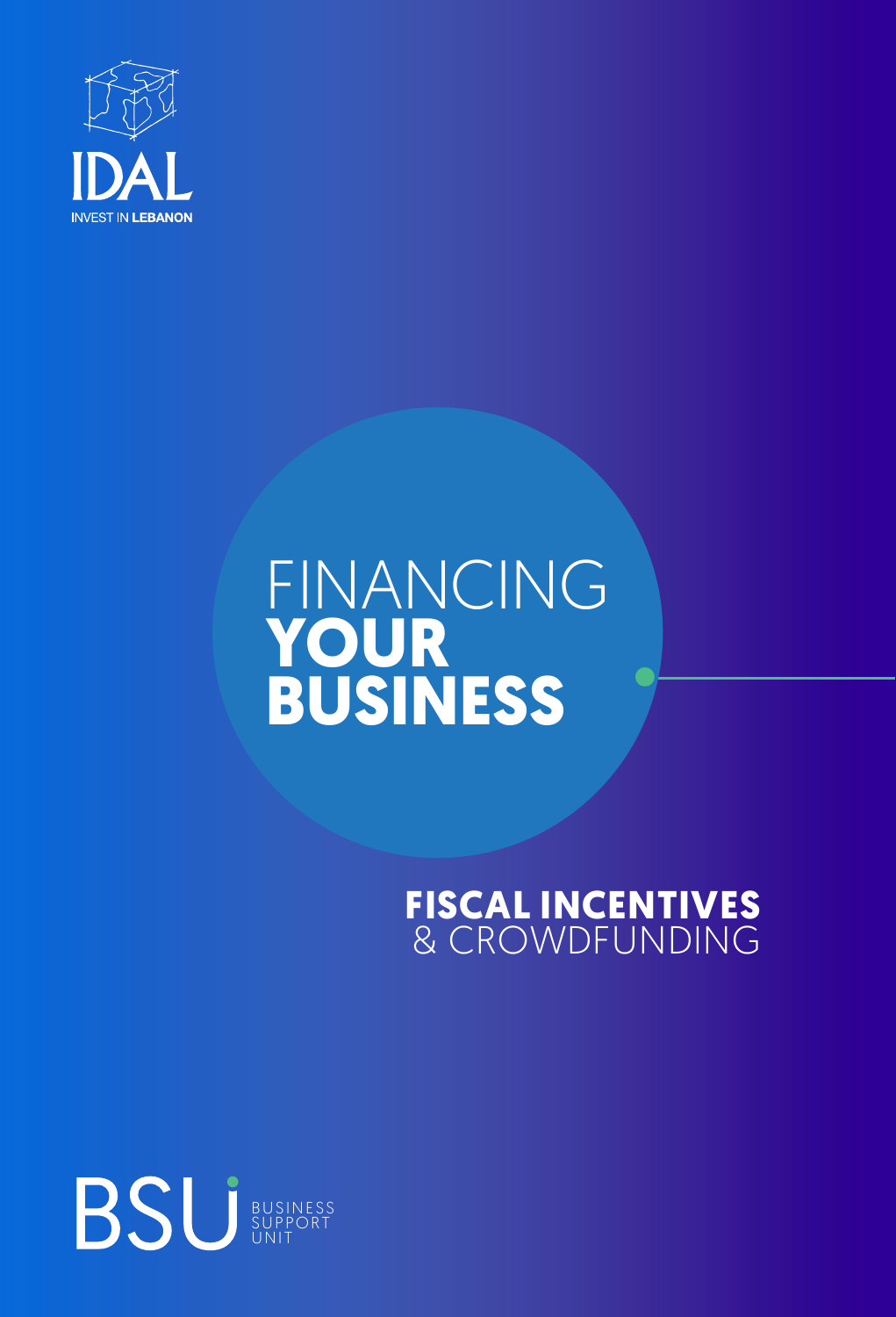SCHEMES<sup> $\leftarrow$ </sup>

# **FISCAL**  INCENTIVES



### **I- IDAL EXEMPTIONS & INCENTIVE SCHEMES**

IDAL offers ICT and tech companies with fiscal exemptions which can go up to 100% exemptions on corporate income tax for a period of 10 years if certain criteria of investments are met.

#### **1. INVESTMENT PROJECT BY ZONE (IPZ) SCHEME:**

It is a scheme based on the project's geographical location, investment size and sector type. It provides investors in the IT sector with fiscal related incentives and work permits. This scheme divides Lebanon into three geographical zones (Zone A, Zone B, Zone C).

All ICT projects located in Zone A , B and C can get a 100% exemptions on their corporate income tax for 10 years if a minimum of 200,000 USD of capital investment is made.

#### **2. PACKAGE DEAL CONTRACT (PDC) SCHEME:**

It is a scheme based on the project's investment size, number of jobs created, and sector type. It provides investors with fiscal and labor related incentives as well as set-up fees reductions. Under this scheme, an investors which ensures 400,000 USD of capital investments and employs 25 people can benefit from a 100% exemption of corporate income tax for up to 10 years.

For more information on IDAL's exemptions and incentive schemes, please read our Information Technology Investment Incentives [booklet](http://investinlebanon.gov.lb/Content/).

### **II. INCENTIVES PROVIDED BY OTHER ENTITIES**

#### **1. INCENTIVES FOR THE INDUSTRIAL SECTOR (INCLUDING AGRO FOOD COMPANIES)**

- **•** Industrial companies are eligible for a 50% exemption on tariff duties at export.
- **•** Machinery, equipment, spare parts and building material imported for the setting up of new industrial firms, are subject to only 2 per cent custom duties.
- **•** Custom duties exemptions are applied to the following items:
- Raw materials
- Semi-manufactured goods (total of over 2000 products)

**•** In Industrial zones: 75% of a company's tax liabilities may be exempted. In order to take advantage of this regulation, investments should consist of capital expenditures designed to increase the company's staff and other employees.

**•** In Specifc Industrial Zones (in Zahle, Jbeil and Nabatiyeh): Companies are exempt from corporate income tax for a duration of 10 years (Decree 11991).

#### **2. INCENTIVES FOR THE AGRICULTURE SECTOR**

- **•** Farms (provided they do not display farm products in sales outlets or sell products after processing) are exempt from income tax.
- **•** Equipment and raw materials imported for the agricultural sector are subject to only 2 percent customs duty.
- **•** Wages of agricultural labor are exempt from payroll taxes.
- **•** Agricultural products are exempt from VAT.

#### **3. INCENTIVES FOR THE TOURISM SECTOR**

- Imported hotel equipment is exempt from certain duties provided that the operating period is for at least 10 years.
- **•** Imported buses for tourism agencies are also exempt from customs duties.
- Touristic establishments classified as artisanal are exempt from corporate income tax.

#### For more information on these exemptions

please refer to the Ministry of Finance website on www.finance.gov.lb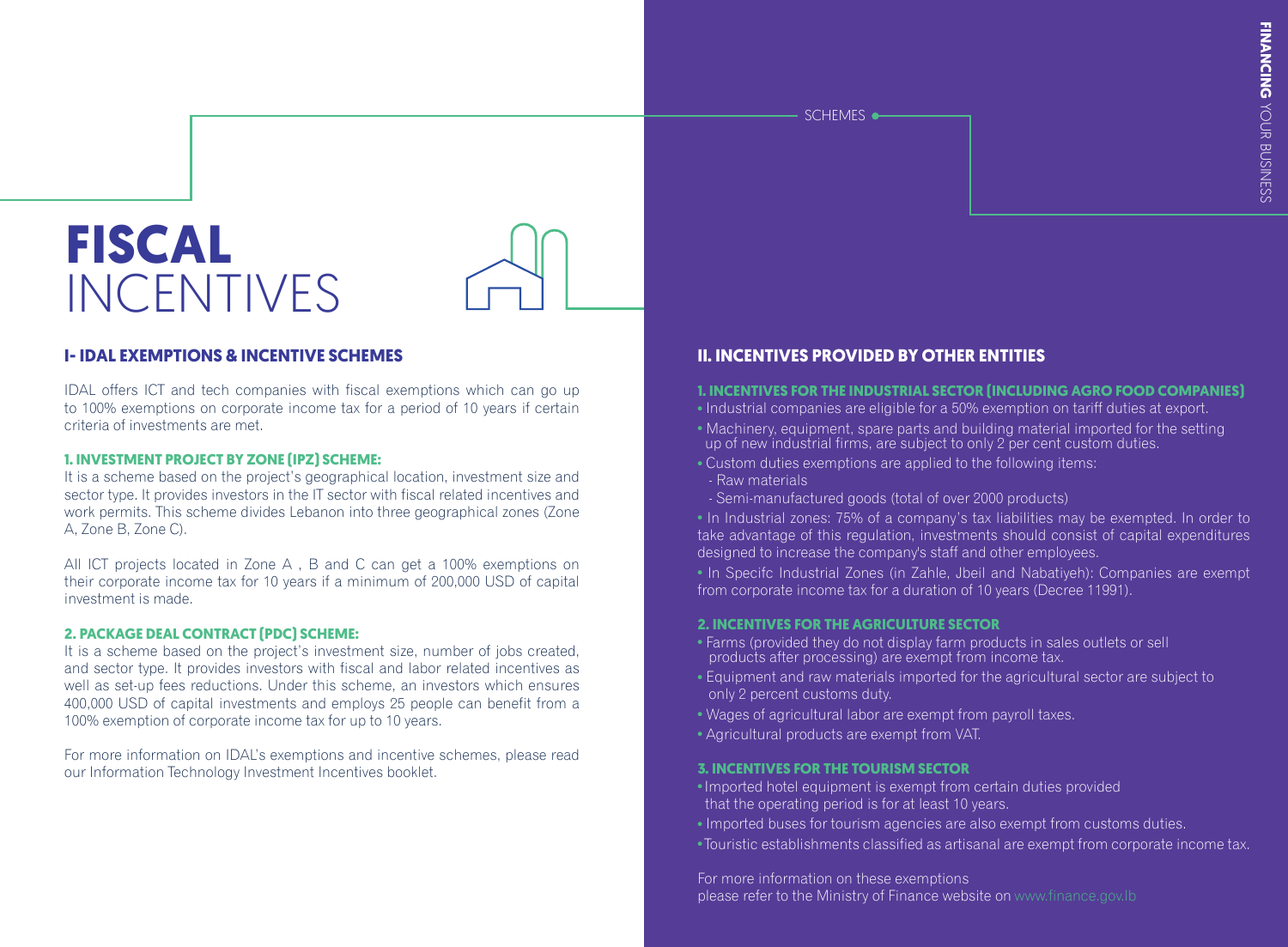# **CROWD** FUNDING



### **ZOOMAL**

Is a crowdfunding platform that supports innovative projects in the Arab world.

To submit your project and for more information about Zoomal please refer to **<www.zoomaal.com>**